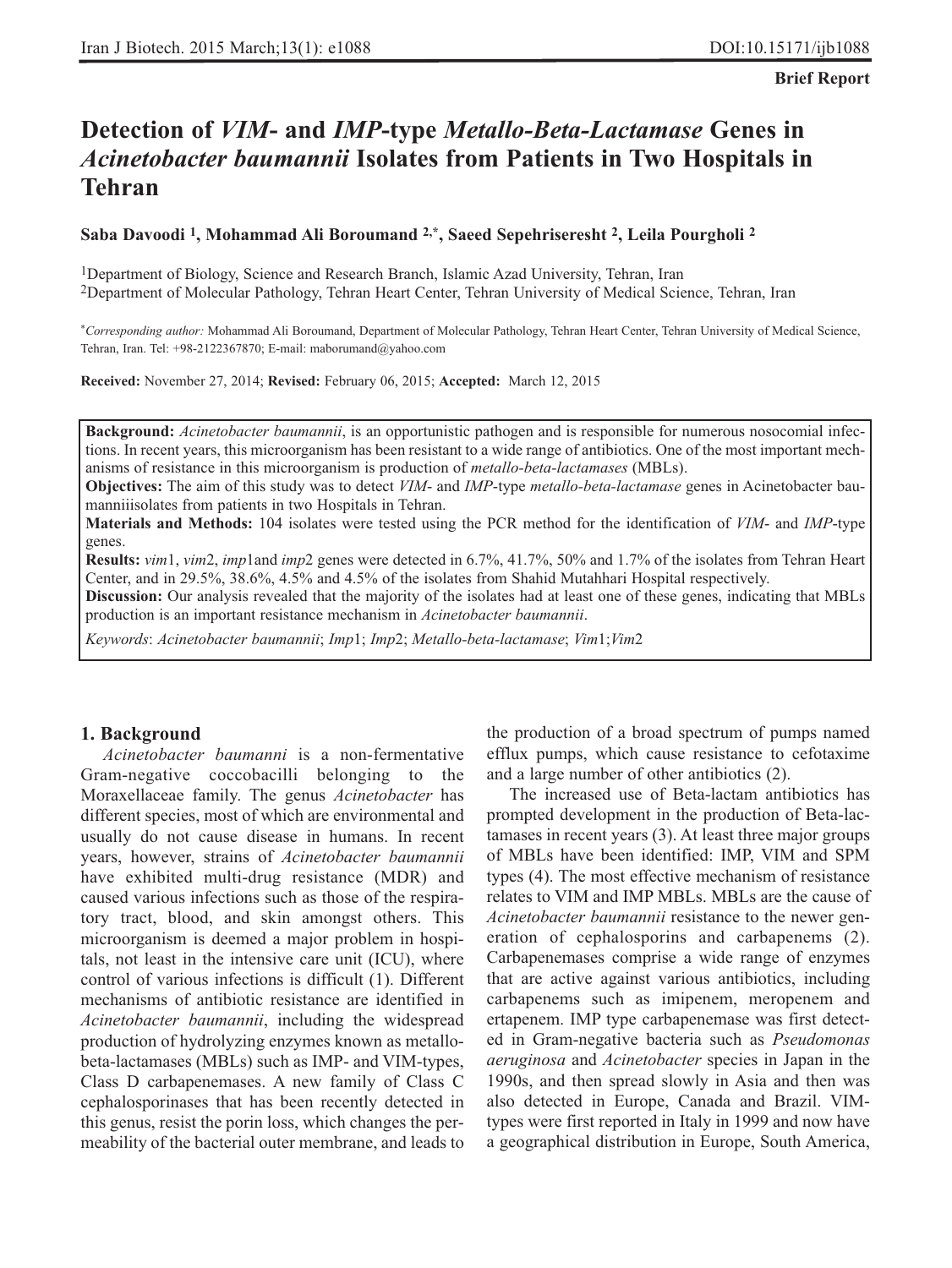Asia and The United Sates (3). Different results have been reported about the frequency of VIM- and IMPtype MBLs in different studies. Shahcheraghi *et al.* evaluated the existence of these genes in 100 *Acinetobacter baumannii* isolates from seven hospitals in Tehran and reported that none of them carried VIMor IMP-type MBL encoding genes (5). In this study, the VIM- and IMP-type MBL encoding genes were detected in *Acinetobacter baumannii* isolates from two hospitals of Tehran, IR Iran.

# **2. Materials and Methods**

# *2.1. Separation and Collection of Strains*

Totally, 104 clinical isolates of *Acinetobacter baumannii* were collected from patients in Tehran Heart Center (60 isolates) and Shahid Mutahhari Burns Hospital (44 isolates) in a 4-month period. Information regarding the specimens such as sex, age, site of specimen collection, etc. was recorded, and the isolates were identified via Gram staining and biochemical tests.

# *2.2. Antibiotic Susceptibility Testing*

Imipenem susceptibility patterns were determined via disk diffusion method (Kirby-Bauer technique) using imipenem disks (MAST Co., England) on Muller-Hinton agar (Hi-Media, India). The results were interpreted according to the CLSI standard.

# *2.3. DNA Extraction*

The DNA content of the isolates was extracted using boiling method. Briefly, the isolates were cultured on Muller-Hinton agar for 24 h; a few colonies of each isolate were rinsed twice with sterile distilled water and boiled for 15 min, followed by 4 min of treatment on ice before final centrifugation (5000 rpm) for 3 min. The supernatant was preserved at -70ºC for further investigations.

#### *2.4. Polymerase Chain Reaction (PCR)*

In this study, four pairs of primers were used to detect *vim1*, *vim2*, *imp1* and *imp2* genes (Table 1). The reaction mixture consisted of 2.5 μL 10X buffer, 1.25 μL MgCl<sub>2</sub> (50 mM),  $0.25$  μL dNTPs (10 mM),  $0.75$  μL of each primer (10  $\mu$ M), 50  $\mu$ g template DNA, and 0.15 μL of *Taq* DNA polymerase (2500 U.μL-1) (CinnaGen Co., Iran), in a final volume of 25 μL. PCR program for the amplification of *vim1* included the initial denaturation at 95ºC for 4 min and 35 cycles of 95ºC for 1 min, primer annealing at 55ºC for 30 seconds and polymerization at 72ºC for 45 seconds. The PCR program for amplification of *vim2*, *imp1* and *imp2* consisted of the initial denaturation at 95ºC for 4 min and 35 cycles of 95ºC denaturation for 1 min, primer annealing at 53ºC for 1 min and polymerization at 72ºC for 1.5 min. A final polymerization step was set at 72ºC for 7 min. A tube containing all components of the PCR reaction with human DNA was used as negative control. Strains of *Pseudomonas aeruginosa* VR-143/97 carrying *vim1*, *Pseudomonas putida* NTU-91/99 carrying *vim2* and two separate plasmids carrying *imp1* and *imp2* were used as positive controls.

# *2.5. Detection and Electrophoresis of PCR Products*

Agarose gel (1%) in borate buffer was used for electrophoresis. The voltage was set at 90-100V. The ethidium bromide staining  $(0.5 \mu g.mL^{-1})$  was used and the bands were observed using Gel-Doc instrument (Vilber Lourmat, France). A 50-1000 bp ladder (CinnaGen, Iran) was employed to determine the molecular weight of the DNA bands. All the data are presented as absolute frequencies and percentages. The data and result analyses were performed using statistical software SPSS version 13.

|                              | <b>Table 1.</b> Oligonucleotide primers and their related information                  |                                 |                               |                              |
|------------------------------|----------------------------------------------------------------------------------------|---------------------------------|-------------------------------|------------------------------|
| <b>Primer</b><br><b>Name</b> | Oligonucleotide sequence                                                               | <b>PCR</b> product<br>size (pb) | Annealing<br>temperature (°C) | <b>Reference</b>             |
| blaVIM1                      | Forward: 5'-TTA-TGG-AGC-AGC-AAC-GAT-GT-3'<br>Reverse: 5'-CAA-AAG-TCC-CGC-TCC-AAC-GA-3' | 924                             | 55                            | Shibata <i>et al.</i> (2003) |
| blaVIM2                      | Forward: 5'-ATG-TTC-AAA-CTT-TTG-AGT-AAG-3'<br>Reverse: 5'-CTA-CTC-AAC-GAC-TGA- GGG-3'  | 801                             | 53                            | Shibata <i>et al.</i> (2003) |
| blaIMP1                      | Forward: 5'-ACC-GCA-GCA-GAC-TCT-TTG-CC-3'<br>Reverse: 5'-ACA-ACC-AGT-TTT-GCC-TTA-CC-3' | 587                             | 53                            | Shibata <i>et al.</i> (2003) |
| blaIMP2                      | Forward: 5'-GTT-TTA-TGT-GTA-TGC-TTC-C-3'<br>Reverse: 5'AGC-CTG-TTC-CCA-TGT-A-C-3'      | 678                             | 53                            | Shibata <i>et al.</i> (2003) |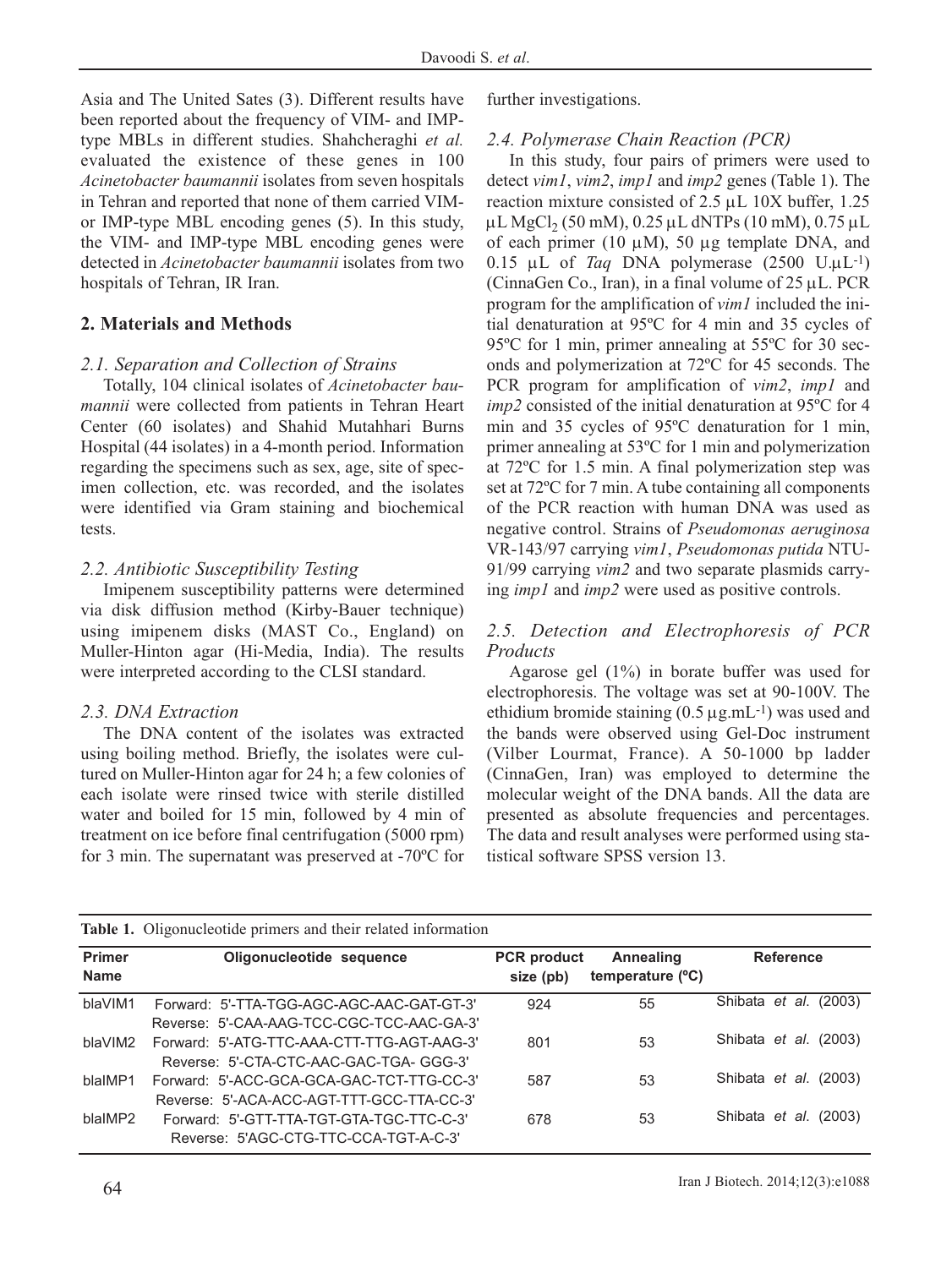#### **3. Results**

Over a four-month period, 104 isolates of *Acinetobacter baumannii* were collected. Amongst a total of 60 isolates from Tehran Heart Center, 32  $(53.3\%)$  and 28 (46.7%) were isolated from male and female patients, respectively. At Shahid Mutahhari Burns Hospital, from a total of 44 isolates, 35 (79.5%) and 9 (20.5%) were isolated from male and female patients, respectively.

The specimens collected from patients at these two hospitals were from different sources (Figure 1).

13 (21.7%), 3 (5%) and 44 (73.3%) of the isolates from Tehran Heart Center and 10 (22.7%), 8 (18.2%) and 26 (59.1%) of the isolates from Shahid Mutahhari Hospital had sensitive, intermediate and resistant pattern to imipenem, respectively.

PCR results demonstrated that 4 (6.7%), 25 (41.7%), 30 (50%) and 1 (1.7%) of the isolates from Tehran Heart Center and 13 (29.57%), 17 (38.6%), 2  $(4.5\%)$  and 2  $(4.5\%)$  of the isolates from Shahid Mutahhari Hospital carried *vim1*, *vim2*, *imp1* and *imp2* genes respectively (Figure 2).

From the 60 isolates at Tehran Heart Center, 2 (3.3%) carried both *vim1* and *vim2* genes, 13 (21.7%) isolates carried both *imp1* and *vim2* genes, and 15 (25%) isolates carried none of them. Of the 44 isolates examined at Mutahhari Hospital, 4 (9.1%) isolates carried both *vim1* and *vim2* genes, 2 (4.5%) isolates carried both *imp1* and *vim2* genes, 1 (3.3%) isolate carried both *imp2* and *vim1* genes and 17 (38.6%) isolates carried none of them. 75% of the isolates at Tehran Heart Center and 61% of the isolates at Shahid Mutahhari Burns Hospital carried at least one of these four genes.



**Figure 1.** Different specimen sources for *Acinetobacter baumannii* isolates of Tehran Heart Center and Shahid Mutahhari Burns Hospital patients. The majority of the specimens from Shahid Mutahhari Burns Hospital patients were collected from wound, whereas trachea was the most frequent source of *A. baumannii* isolated from Tehran Heart Center patients



**Figure 2.** A: Gel electrophoresis of *vim1* PCR products. Lines 1, 2 and 7 show the negative control, positive control and marker respectively; lines 3 and 5 show the positive isolates; and lines 4 and 6 show the negative isolates. B: Gel electrophoresis of *vim2* PCR products. Lines 1, 2 and 3 are related to the negative control, positive control and marker, respectively; and lines 4 and 5 are related to the positive isolates. C: Gel electrophoresis of *imp1* PCR products. Lines 2, 3 and 6 show the negative control, positive control, and marker respectively; and lines 1, 4, and 5 show the positive isolates. D: Gel electrophoresis of *imp2* PCR products. Lines 2, 3, and 6 are related to the negative control, positive control and marker respectively; line 4 is related to the positive isolate; and lines  $\overline{1}$  and  $\overline{5}$  are related to the negative isolates

#### **4. Discussion**

*Acinetobacter baumannii* is the sixth most common Gram-negative bacterium isolated from ICU patients. The bacterium's high rate of mortality, increase in the MDR phenotype, easy spread and potential for opportunism constitute a serious threat to the clinical centers. The clinical importance of *Acinetobacter baumannii* has increased, especially in recent years, due to its remarkable ability to acquire resistance. Indeed, it is due to this ability that *Acinetobacter* has become a problematic organism in recent years. The most important mechanism of resistance to beta-lactam antibiotics in this bacterium is the production of beta-lactamases (2). Imipenem is an effective antibiotic against *Acinetobacter baumannii* and is resistant to most betalactamases; be that as it may, it is inhibited by a group of these enzymes, metallo-beta-lactamases, which fortunately has been found only in a few strains of bacte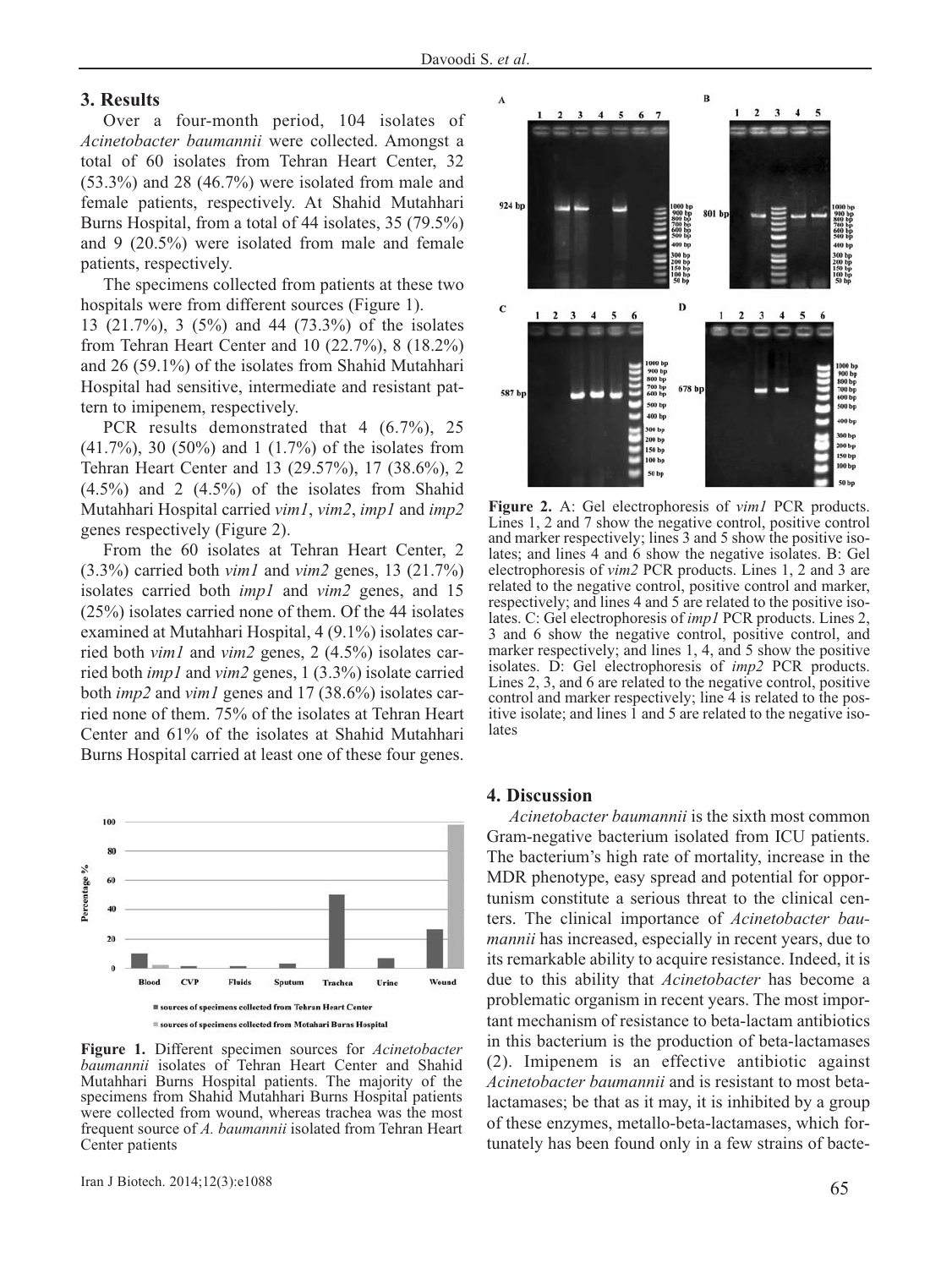ria such as *Pseudomonas aeruginosa* and *Acinetobacter baumannii*. *Acinetobacter* resistance to imipenem is growing and one of the ways to acquire resistance to imipenem in this organism is the acquisition of MBL-encoding genes (Gordon and Wareham, 2010) such as *vim1*, *vim2*, *imp1* and *imp2*.

In this study, *Acinetobacter baumannii* resistance frequencies to imipenem at Tehran Heart Center and Shahid Mutahhari Burns Hospital were 73.3% and 59.1%, respectively. Halstead *et al.* Studied 851 *Acinetobacter* isolates and showed that 39.8% of them, collected from 76 centers in the United States between 2004 and 2005, were resistant to imipenem (Halstead *et al*., 2007). In a study on 75 *Acinetobacter* isolated from civilian and military patients from Iraq and Afghanistan in 2006, Hujer *et al.* showed that 20% of the isolates were resistant to imipenem (Hujer *et al*., 2006). In contrast, in a study on the American servicemen injured in Iraq in 2007, Scott *et al.* reported that only 10% of the *Acinetobacter baumannii* strains were resistant to carbapenems (Scott *et al*., 2007). Hawly *et al.,* in their study on the American servicemen wounded in 2007, showed that amongst 142 strains of *Acinetobacter baumannii*, 37% were resistant to imipenem (Hawley *et al*., 2007). In Latin America in a broad study between 2002 and 2004, Unal *et al.* demonstrated that 29% of the *Acinetobacter* isolates were resistant to meropenem or imipenem (Unal and Garcia-Rodriguez, 2005). In this study at Tehran Heart Center and Shahid Mutahhari Burns Hospital, imipenem resistance to *Acinetobacter baumannii* was higher than that reported by previous studies. The differences are probably due to the difference between geographical regions, medical centers and different regimens of antibiotic therapy.

The frequencies of *vim1*, *vim2*, *imp1* and *imp2* genes were 6.7%, 41.7%, 50% and 1.7% at Tehran Heart Center and 29.57%, 38.6%, 4.5% and 4.5% at Shahid Mutahhari Burns Hospital, respectively. In a study conducted between 2000 and 2001 in 28 hospitals in Korea, Lee *et al.* studied 38 MBL-producing isolates of *Acinetobacter*, of which 27 (10.1%) and 11 (4.1%) carried *vim2* and *imp1*, respectively (Lee *et al*., 2003). In 2003 in Korea, Oh *et al.* examined 31 isolates of *Acinetobacter baumannii* in terms of the presence of *vim1*, *vim2* and *imp1* genes and amongst them only 4 (12.9%) isolates carried *vim2* while the others lacked each of the four genes (Oh *et al*., 2003). In 2004, Sader *et al.* studied 33 isolates of *Acinetobacter* in Latin America, amongst which 7 isolates (21%) had *imp1* gene (Sader *et al*., 2004). In 2007 in Spain, Ruiz *et al.* examined 83 isolates of *Acinetobacter bauman-* *nii* with respect to the presence of *vim* and *imp* genes and demonstrated that all of them lacked these two genes (Ruiz *et al*., 2007). In 2007 in Greece, Iknomidies *et al.* studied 87 isolates of *Acinetobacter baumannii* for the presence of *vim1* gene and found that only 2 (2.3%) isolates carried *vim1* (Iknomidies *et al*., 2007). In 2010, in India, Azim *et al.* examined 38 isolates of *Acinetobacter baumannii* and found that 20 (52.6%) and 14 (36.8%) isolates carried *imp* and *vim* genes, respectively (Azim *et al*., 2010). In Iran, Shahcheraghi *et al*. detected no VIM- or IMP-type MBL-encoding genes in 100 *Acinetobacter baumannii* isolates from seven hospitals of Tehran (Shahcheraghi *et al.*, 2011).

As can be seen, there has been a considerable differences between the frequencies of VIM- and IMPtype MBL-encoding genes in various regions of the world in different years. These differences could also result from differences in geographical regions, antibiotic therapy regimens, and the number of isolates examined. To resolve this controversy and to achieve reliable statistics on the frequency of MBL-encoding genes, a comprehensive study comprising a collection of specimens obtained from several countries at a given time interval with complete data on specimens and patients such as the site of specimen collection, ward of hospitalization and antibiotic treatment regimen through a well-defined and constant technique is recommended.

Overall 75% of the isolates in Tehran Heart Center and 61.4% of the isolates in Shahid Mutahhari Burns Hospital had at least one of the above-mentioned four genes. This indicates that the production of MBLs is one of the most important mechanisms of resistance to imipenem by *Acinetobacter baumannii* in these two hospitals. In addition, in this study 25% of the isolates in Tehran Heart Center and 38.6% of the isolates in Shahid Mutahhari Burns Hospital lacked these four genes. The resistance to imipenem in these isolates may have been the consequence of other mechanisms of resistance in this organism. Resistance among the isolates that lacked these four genes may have been due to other MBL enzymes, whose genes were not examined in this study.

Given the high frequency of MBL-coding genes, high levels of resistance to imipenem amongst the *Acinetobacter baumannii* isolates from hospitalized patients in Tehran Heart Center and Shahid Mutahhari Burns Hospital, the possibility of resistance transfer amongst different bacteria and amongst different strains of a bacterium, and the likelihood of the indiscriminate use of antibiotics inducing resistance in bac